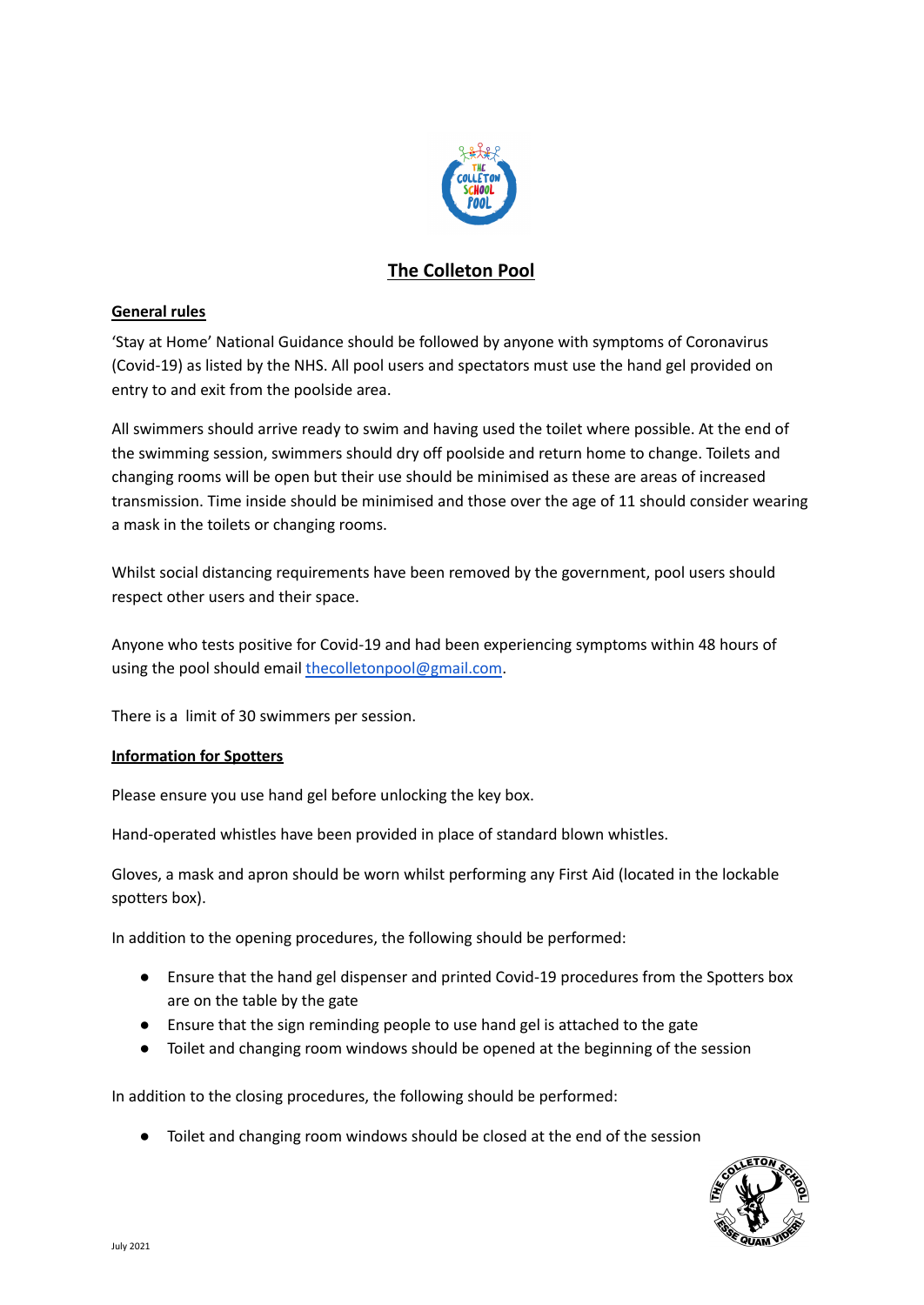# **The Colleton Pool**

# **Normal Operating Procedures 2022**

#### **Pool Dimensions**

Length: 12 metres, Breadth: 7 metres, Depth: 0.9 metres constant

#### **Definition of a 'Lead Spotter'**

A 'Lead Spotter' is defined as an adult holding a valid resuscitation qualification. The qualification must have been gained at a Colleton PTA (CPTA) run resuscitation course or an alternative First Aid course which includes resuscitation. If a non CPTA gained First Aid qualification is to be used a valid certificate must be produced and a copy kept by the CPTA.

#### **Definition of an 'Assistant Spotter'**

An 'Assistant Spotter' is defined as an Adult who is a competent swimmer (in the context of the size and depth of the pool).

Any reference to a 'Spotter' in this document includes both Lead and Assistant Spotters unless otherwise stated.

Anyone acting as a Spotter cannot be responsible for any child under the age of 8. Anyone wishing to act as a Spotter who has a child under the age of 8 present, must pass the responsibility of their child to another adult at that session. The Spotter must gain the agreement from that adult and document it on the swimming register. The Spotters' child/children must be made aware that they should approach their temporary guardian for help and assistance and not their parent/carer/s.

#### **The Spotter's Role**

#### **Supervision**

The Spotters have responsibility for the safety of all swimmers. This involves not only keeping a careful eye on pool users to make sure that they are not in any difficulty, but also ensuring that their behaviour does not cause injury to themselves or other users. Should an incident occur, they must be able to make a rescue, and the Lead Spotter must be able to give appropriate first aid and effect the emergency procedure. Spotters must be prepared to enter the water immediately if necessary.

Pool users must not enter the pool until Spotters are in position beside the pool. Spotters are not allowed to swim whilst supervising. The role of the Spotters is very much in supporting and not replacing parents or carers. Parents should supervise their child in the same way they would if they were at a beach or at an unsupervised swimming site.

The Spotters chairs should be positioned with a clear, unobstructed view down the pool. An umbrella should be used to reduce glare if necessary. It is good practice for Spotters to patrol the pool area periodically to ensure that no hazards have arisen since the session opened.

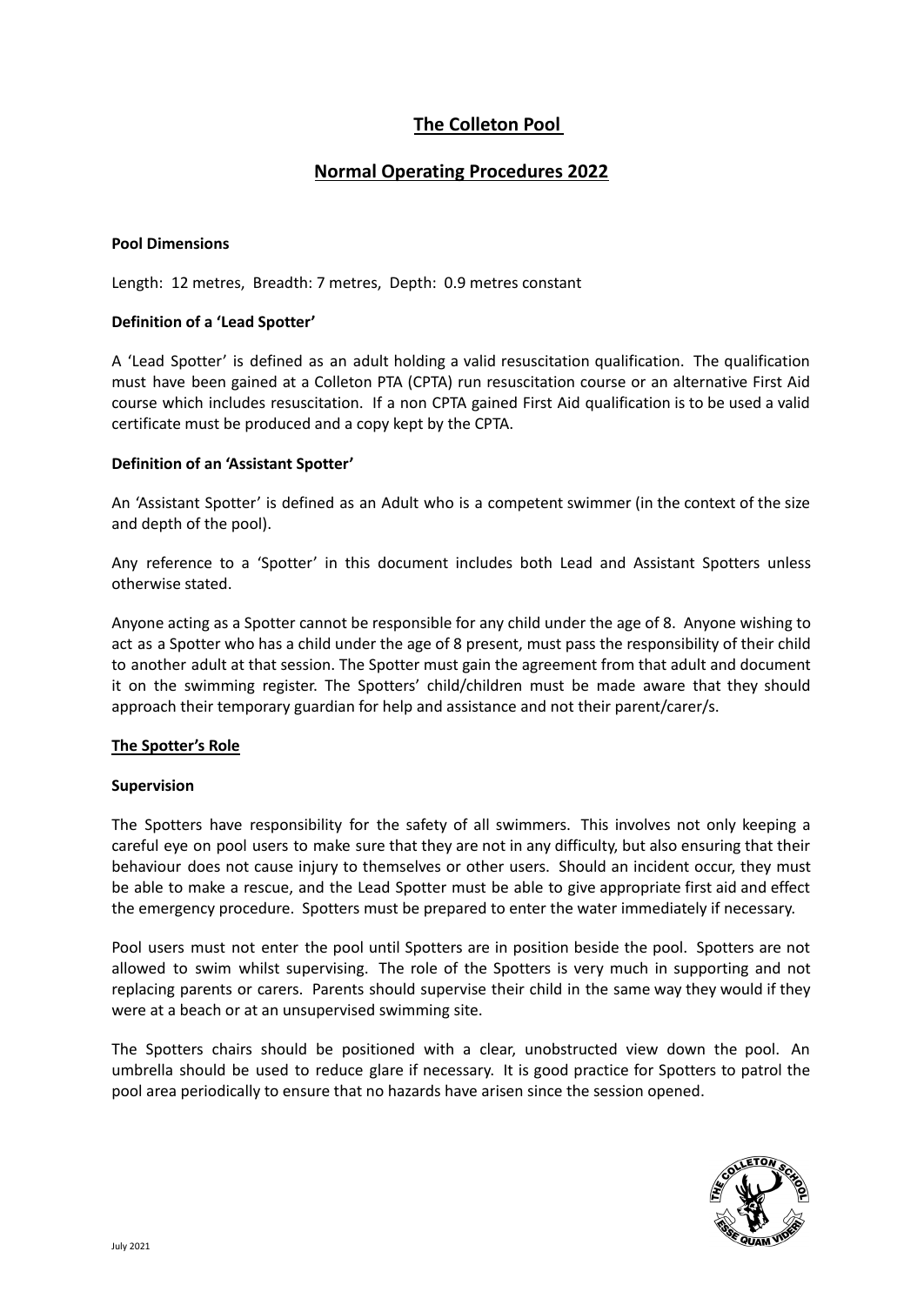#### **Duties of a Spotter**

The key functions of the Spotters are to:

- keep a close watch over the pool and the pool users, exercising the appropriate level of control;
- communicate effectively with pool users, and colleagues;
- anticipate problems and prevent accidents;
- intervene to prevent behaviour which is unsafe;
- identify emergencies quickly and take appropriate action;
- carry out a rescue from the water;
- give immediate first aid to any casualty (Lead Spotter).

#### **Maximum bathing loads**

The maximum number of persons allowed in the pool at any one time is **30** for both public and private hire sessions.

#### **Bather Supervision Requirements**

Two adults are required for the supervision of bathers at both public and private hires sessions. One of the adults must hold a valid resuscitation qualification and the other should be a competent swimmer. Neither are allowed to swim whilst supervising.

All non-swimmers and spectators should stay away from the pool edge and should not obstruct the view of the Spotters or distract them.

#### **Decision making**

It is the responsibility of the Spotters to act as decision makers; any instruction issued by a Spotter must be followed.

#### **Vomiting and Diarrhoea**

Swimmers should not enter the pool if they have experienced vomiting or diarrhoea within the last 48 hours.

#### **Spectators Seating**

Spectators should sit away from the edge of the pool and must not obstruct the view of the Spotters. Spotters must ensure that chairs are not positioned in such a way as to cause obstruction in or out of the changing rooms or to pool users.

#### **General rules**

- All swimmers must be recorded on the Swimmers Register.
- Only families who have paid for curriculum swimming may use the pool. Colleton children who have not paid may not use the pool as a guest.

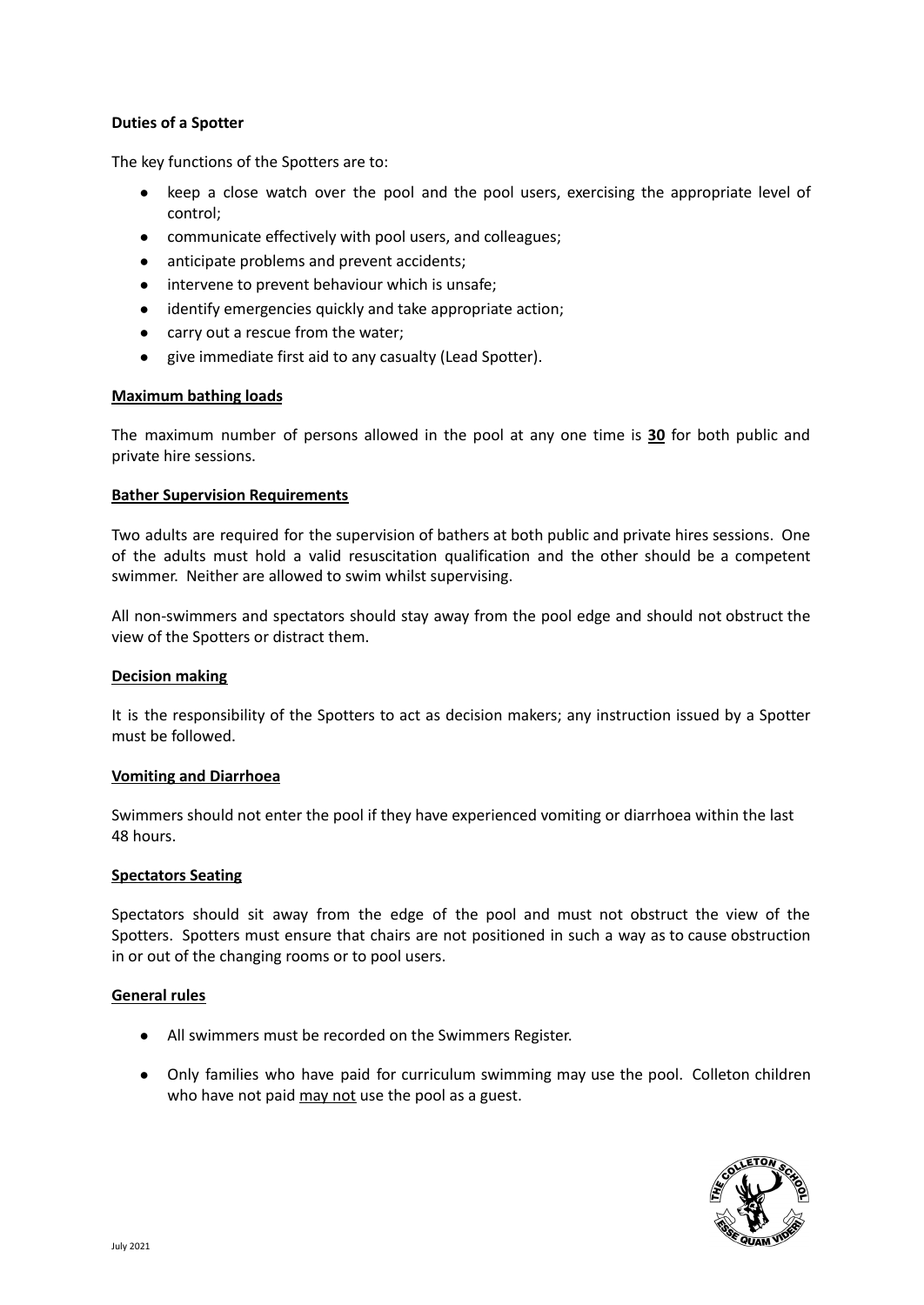- Guests may use the pool, if accompanying a Colleton family who have paid. All guests must complete the Visitor Indemnity Form and this must be signed by their Parent/Guardian if they are under 18.
- Maximum bathing loads must be observed.

#### **Pool users & Parental Supervision**

- Pre-school aged children must be accompanied in the water by an adult at all times. Both names must be entered on the Swimmers Register and both count towards the bathing load.
- Any children attending the Colleton School are allowed in the pool without an adult present in the water (this includes any children in the Foundation class who are not yet 5).
- One adult may be responsible for up to 3 school age children.

Children must be accompanied by an adult at all times, with the exception of any Year 5 and 6 children whose parents have given their prior consent and who have provided an emergency contact number. Details of these children will be held in the lockable file at the pool and will be available for each session.

#### **Rules for pool users**

- No pushing or throwing in
- No running around pool surroundings
- No diving, jumping in or bombing
- No excessive splashing
- No ducking
- No bullying or fighting
- No food or drink to be consumed poolside
- No jewellery to be worn
- No throwing
- No smoking in the pool area or on the school site
- Pool users should be encouraged to use the steps when entering & exiting the pool
- No use of mobile phones or cameras during sessions

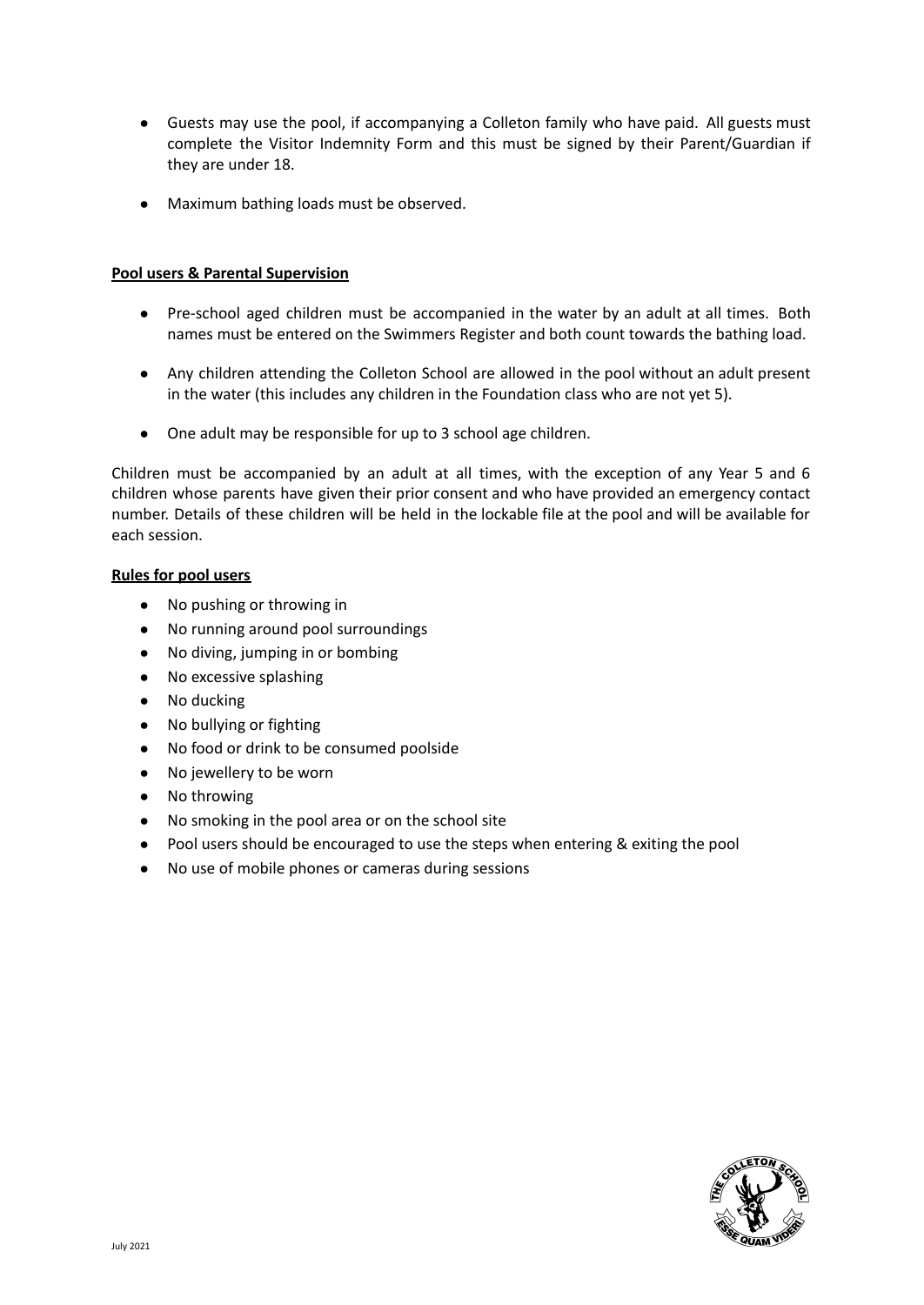# **COLLETON POOL**

#### **OPENING UP PROCEDURE 2022**

#### **Access to School**

Access to the school will be via the Colleton Drive entrance only. These gates will be for the designated sessions as shown on the pool calendar outside of the school term and at weekends.

#### **Access to Pool**

The secure pool key store is located to the right of the main pool building on the brick wall of the boiler room. Lift the black cover, rotate the wheels to the code, push down the black switch, and the box will open. Please close the box after use to prevent it getting damaged when the gate opens. There is one key each for the main door, both changing room doors and the lockable file box. All the doors must be unlocked prior to the swimming session starting. There is a padlock on the fire exit gate which must also be unlocked prior to the swimming session starting.

#### **BEFORE OPENING ANY SWIMMING SESSION COLLECT THE FOLLOWING (FROM THE GIRLS CHANGING ROOM) AND POSITION NEXT TO THE SPOTTERS CHAIR:**

#### **1. Lockable File Box Containing:**

- 2 horns one per Spotter to have at all times
- Normal Operating Procedures
- Emergency Action Plan
- Swimmers Register Forms
- Visitors Disclaimer Forms
- First Aid Guidance
- A list of families who have registered and are therefore eligible to swim at out-of-school-hours sessions **- note this includes the list of Year 5 & 6 children permitted to swim without adult supervision, emergency contact details & medical Information.**
- **2. First Aid Box**
- **3. Red rucksack containing emergency silver foil blankets/ice packs**

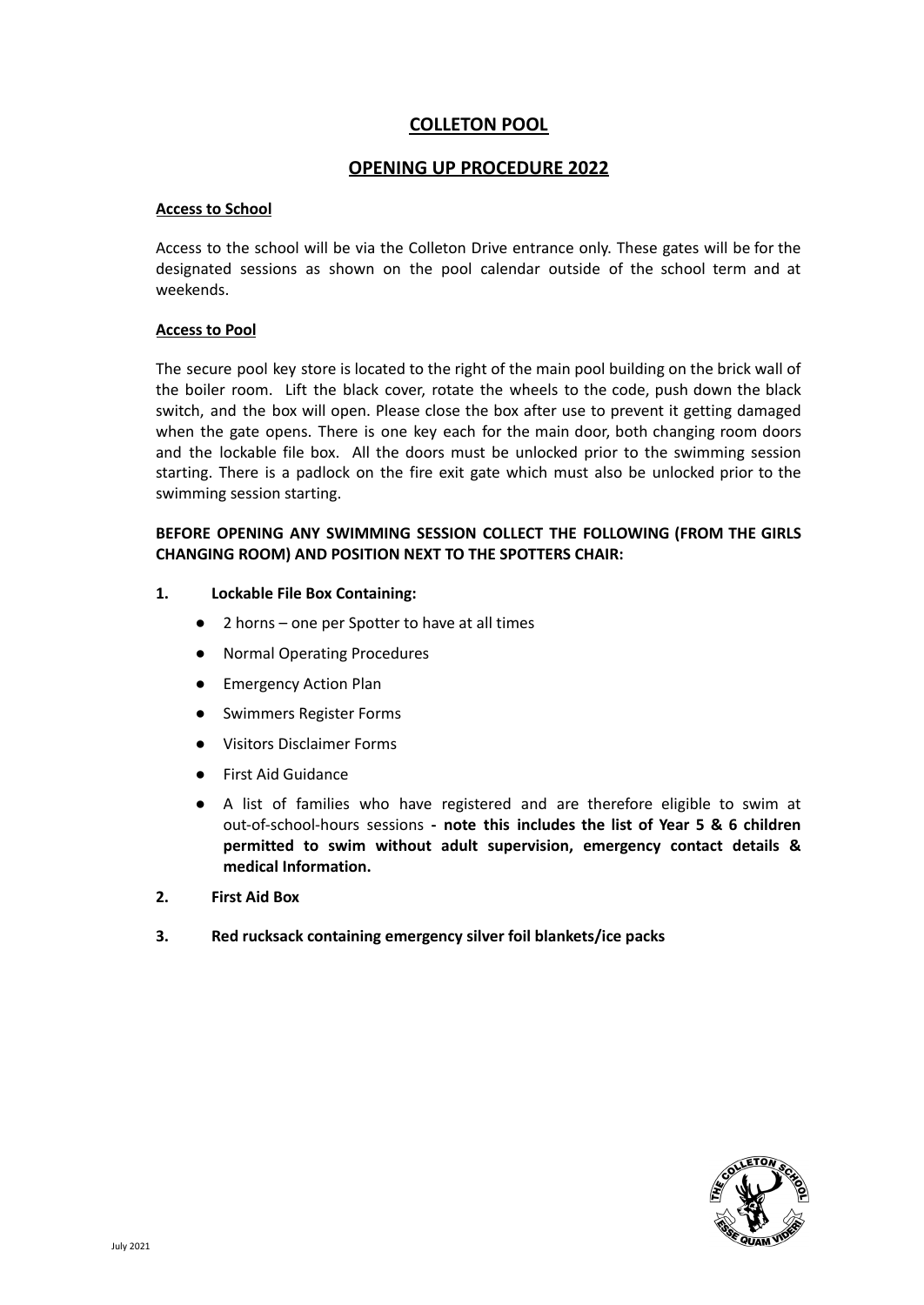#### **Additional Information:**

#### **Defibrillator**

The defibrillator is stored in a locked container on the outside of the Colleton Drive gates. Call 999 to gain access and follow the instructions given.

#### **Pool Telephone**

A landline telephone for emergency use only is located inside the girls' changing room, to the right of the door that leads to the swimming pool.

If the phone has to be used during a swimming session please ensure that one Spotter continues to watch the pool whilst the other Spotter takes the call. All conversations should be kept to a minimum.

#### **Swimmers Register**

This must be completed before letting a swimmer into the water and must be maintained throughout the session.

#### **Visitors Disclaimer Form**

Any visitor wishing to use the pool must first sign a Visitors Disclaimer Form before entering the pool.

#### **BEFORE ALLOWING SWIMMERS TO ENTER THE WATER CHECK FOR:**

#### **1. Lack of water clarity**

The water will be tested at least twice per day. The date and time of the last check will be written on the white board located on the wall of the plant room.

**DO NOT ALLOW SWIMMERS INTO THE WATER** if the pool water is unclear or you cannot see the bottom of the pool. Contact the school office during school hours 8am-4pm or a member of the swimming pool committee if out of school hours.

#### **2. Boiler Room**

Ensure that the boiler room door is locked shut before admitting swimmers to the pool enclosure.

#### **3. Structural Damage**

If you see any structural damage to the pool area **do not allow swimmers into the pool enclosure**. Inform the school office during school hours 8am-4pm or a member of the swimming pool committee if out of school hours.

#### **4. Pool Cover**

Remove the pool cover, this should be done by two adults. Located on the wall is a long handled net, which should be used to remove any light debris (leaves, insects etc) from the

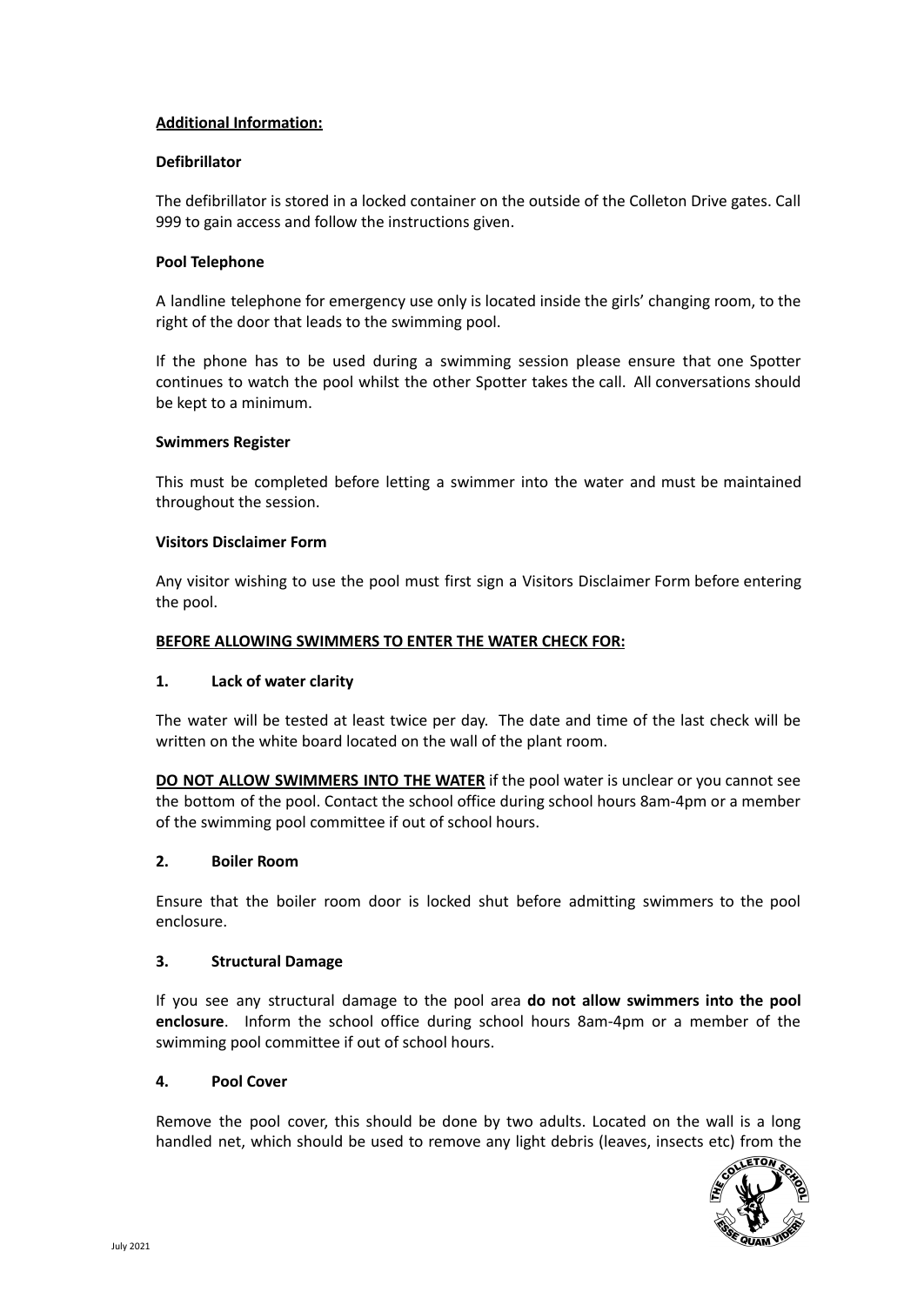pool. This should be done prior to the start of each swimming session.

#### **5. Inclement Weather**

A decision should be made by the Spotters whether it is safe to open the pool. Where the weather is sufficiently poor to effect the Spotters visibility the pool MUST be closed. In the event of a thunderstorm the pool must be evacuated immediately.

#### **ONCE ALL THESE PROCEDURES HAVE TAKEN PLACE YOU CAN ALLOW THE SESSION TO OPEN**

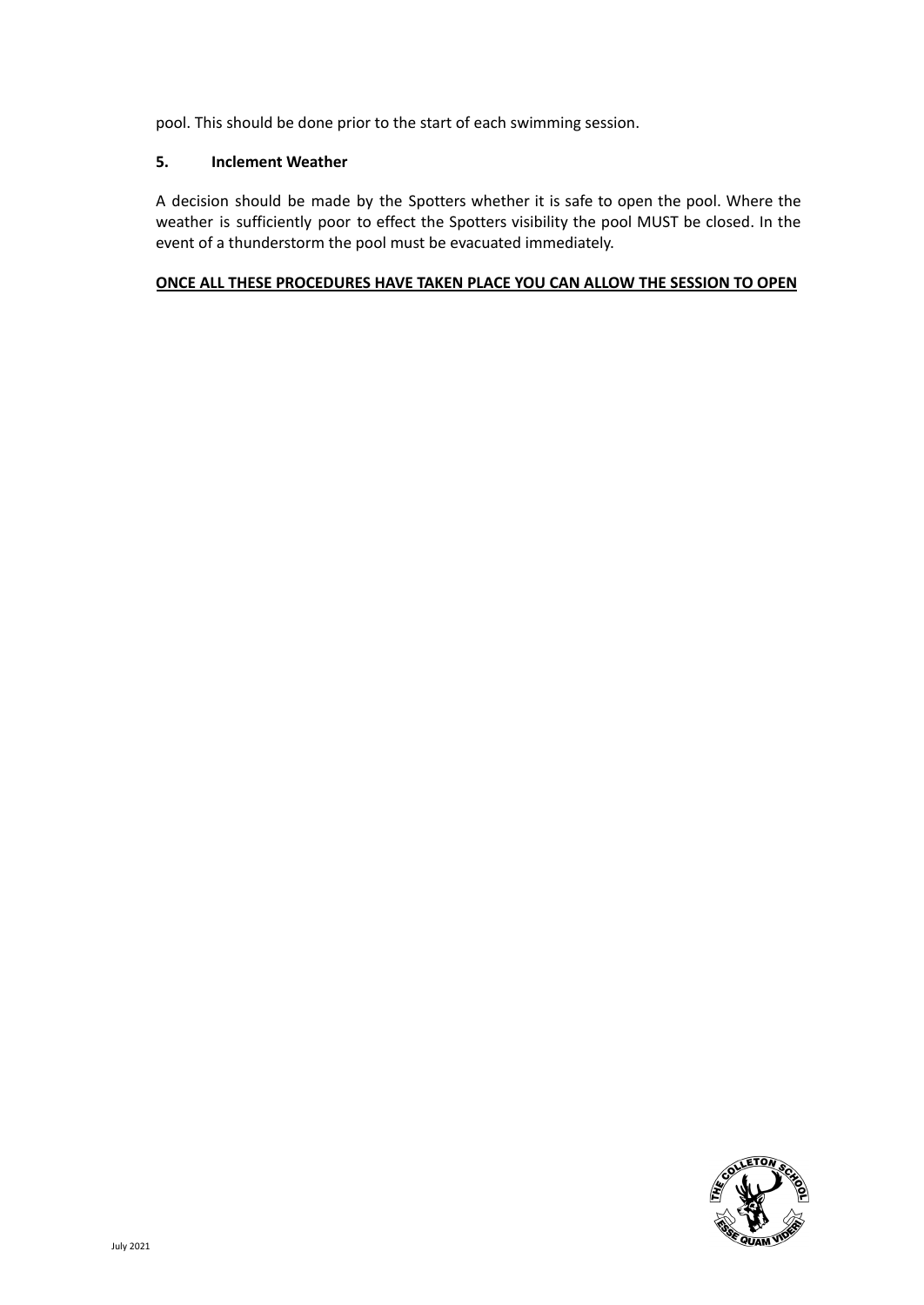# **The Colleton Pool**

# **Emergency Action Plan 2022**

#### **Supervision**

The Spotters have responsibility for the safety of all swimmers. This involves not only keeping a careful eye on people to make sure that they are not in any difficulty, but also ensuring that their behaviour does not cause injury to themselves or other users. Should an incident occur, they must be able to make a rescue and the Lead Spotter must be able to give appropriate first aid and effect the emergency procedure. Spotters must be prepared to enter the water immediately if necessary.

Pool users are not to be on the pool side until the two Spotters are in position, on the pool side. Spotters are not allowed to swim whilst supervising.

#### **Rescue Equipment**

1 reach pole

2 horns - 1 per Spotter

First Aid Kit – The First Aid Box can be found in the girls changing room. This must be taken out and placed next to the Spotters chair

Defibrillator – The defibrillator is stored in a locked container on the outside of the Colleton Drive gates. Call 999 to gain access and follow the instructions given.

Normal Operating Procedures (NOP), Emergency Action Plan (EAP) & Pool Rules must be seen around pool area by all bathers/spectators

#### **Accident Reporting**

All accidents must be reported in the accident book. Please ensure that one copy is given to the patient and one copy in the lockable file. Please alert a member of the pool committee to the accident report by emailing: [thecolletonpool@gmail.com](mailto:thecolletonpool@gmail.com)

All accident reports must contain the following information:

- Name and address of injured party
- Contact telephone number
- Age
- Cause of accident

Any incident or serious injury requiring hospital treatment MUST be reported to a member of the pool committee or the Head Teacher of The Colleton School within 48 hours, with the above information plus a brief description of events leading to the accident, any action taken and by whom.

#### **WHAT TO DO IN THE EVENT OF AN INCIDENT**

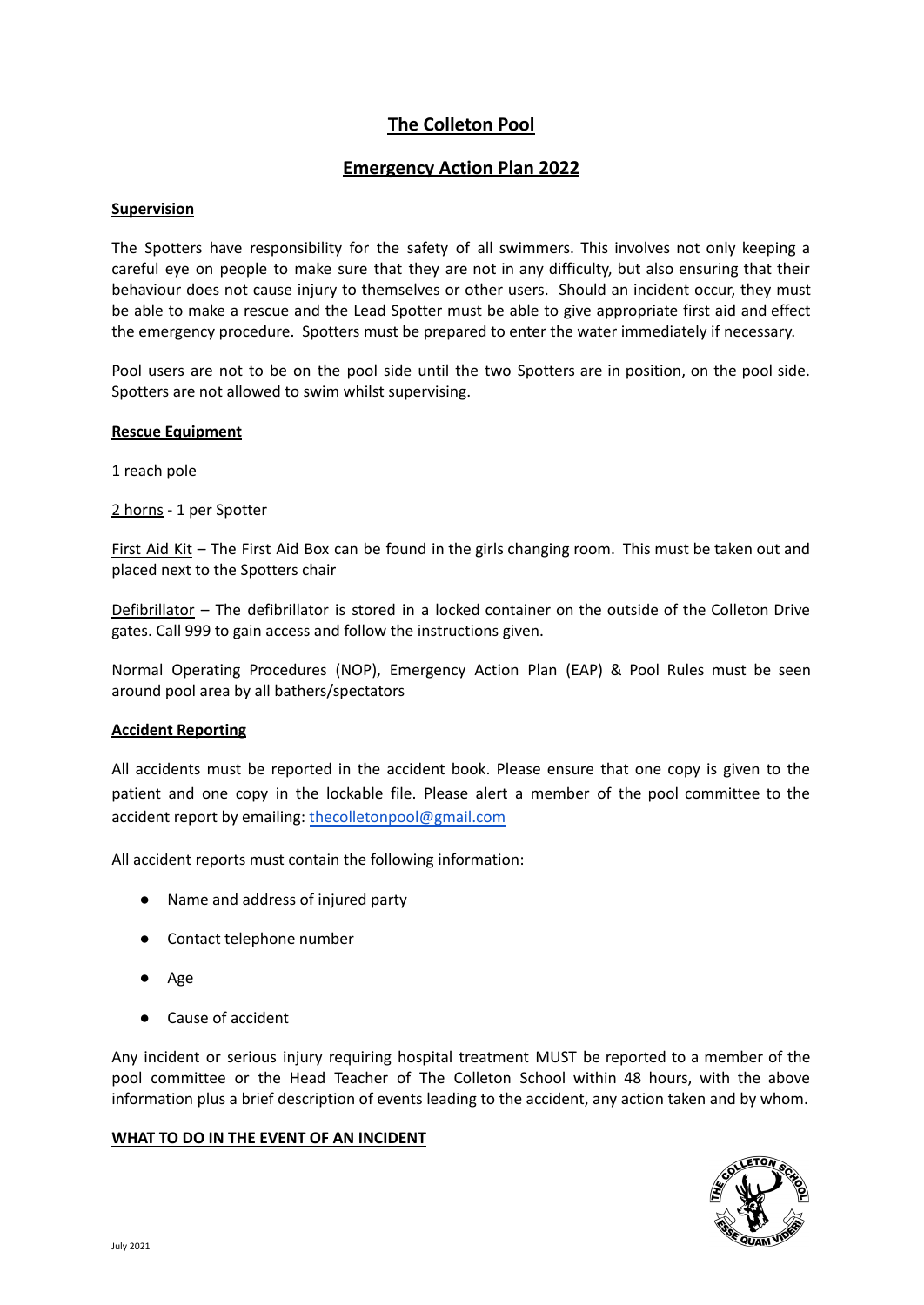#### **A COPY OF THE FIRST AID TRAINING BOOKLET IS INCLUDED IN THE SPOTTERS BAG FOR REFERENCE**

#### **Potential drowning**

- Act calmly and positively
- Do not over-dramatise incidents and cause unnecessary embarrassment
- Clear the pool by giving 3 sharp blasts on the horn and proceed to deal with incident
- All pool users should be instructed to get dressed, ideally under the supervision of their guardians
- Remove the casualty from the water, taking care to support their head/neck
- Dial 112/999 on the telephone located in the girls changing room stating you are at:

# **The Colleton School Swimming Pool, Colleton Drive, Twyford, RG10 0AX**

- If the child is on their own, notify the parent utilising the contact forms.
- Remember to keep casualty warm

#### **Serious Injury**

On discovering a seriously injured casualty the Spotter should:

- Clear the pool by giving 3 sharp blasts on the horn
- Administer essential first aid, course of action will then be decided.
- The emergency services can be contacted via the telephone located within the girls changing room.

If a spinal injury is suspected the Spotter should immobilise the casualty, maintaining the head in the same position relative to the body as when discovered. Utilising as much help as possible, support in the water until an ambulance arrives. If the child is on their own, notify the parent utilising the contact forms.

## **Water Contamination**

The water is checked at least twice per day. The date and time of the last check is written on the white board.

**DO NOT ALLOW SWIMMERS INTO THE WATER** if the pool water is unclear or you cannot see the bottom of the pool. Contact the school office during school hours 8am-4pm or a member of the Swimming Pool Committee if out of school hours.

#### **Blood, vomit and faeces in the pool**

If any of the above are in the water, the pool should be vacated and the pool caretaker should be notified. The pool should be closed until chemicals are checked and the 'all clear' is given by the site

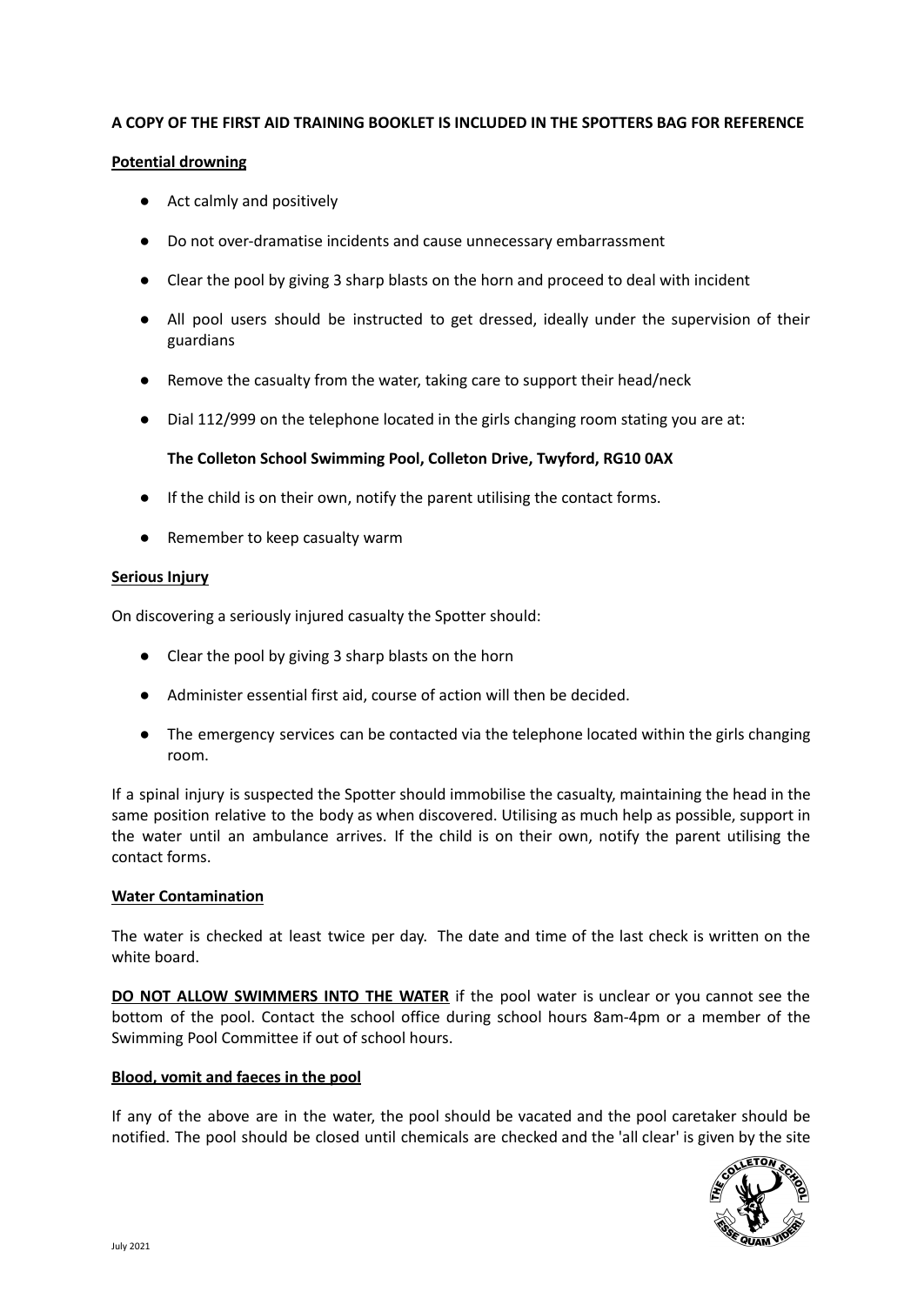controller. Contact the school office during school hours 8am-4pm or a member of the Swimming Pool Committee out of school hours.

#### **Toxic gases**

Evacuate the pool and surrounding area immediately. Do not allow swimmers into the pool enclosure. If casualties occur from exposure to toxic gases, call the emergency services immediately. Inform the school office during school hours 8am-4pm or the swimming pool committee out of school hours.

#### **Fire Alarm**

There is no fire alarm fitted in the pool enclosure. In the event of fire or on hearing the schools fire alarm clear the pool immediately. Gather all pool users and calmly leave the pool area. Remember to pick up the swimmers register, the first aid kit and the rucksack containing the emergency blankets. Proceed to the school field and notify the fire service.

#### **Structural Damage**

If you see any structural damage to the pool area **do not allow swimmers into the pool enclosure**. Inform the school office during school hours 8am-4pm or a member of the swimming pool committee out of school hours.

#### **Security**

The pool gate must be LOCKED shut when not in use.

The Colleton Parent Teacher Association (CPTA) and The Colleton Primary School CANNOT be held responsible for any unauthorised usage of The Colleton Swimming Pool, i.e. out of designated opening times.

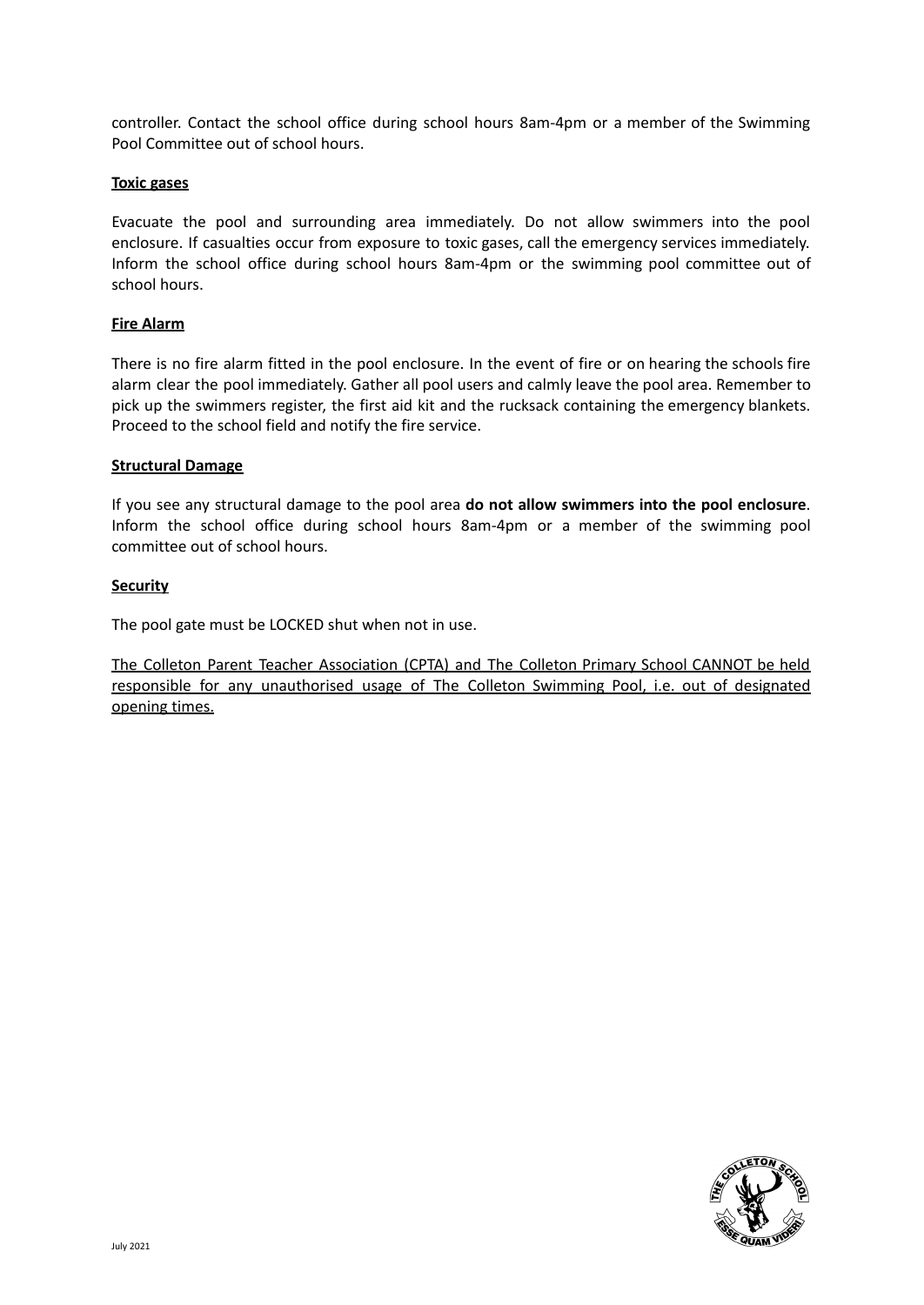# **COLLETON POOL CLOSING UP PROCEDURE 2022**

# **In addition to the below, please refer to the COVID guidelines document for the latest protocol**

- The pool should be cleared of all swimming toys and the toys put away in the storage box.
- The cover should be put back in place.
- Return the following back to the girls changing room:
	- First Aid Kit
	- Lockable file locked (containing swimmers register & any other documents from the session)
	- Rucksack containing silver foil blankets & ice packs
- Check and clear the Pool area/ toilets/ changing rooms.
- All rubbish and debris to be cleaned up, all chairs stacked and umbrellas folded.
- Rubbish should be taken home or deposited in the bins near the Colleton Drive gates.
- The green Fire Exit gates must be LOCKED shut.
- The changing rooms must be LOCKED shut.
- The main door must be LOCKED shut.
- Return the key to the security box.

#### If you have any concerns with the pool or wish to report an incident please contact a member of **the pool committee immediately.**

The Colleton PTA and The Colleton Primary School CANNOT be held responsible for any unauthorised usage of The Colleton Swimming Pool, i.e. out of designated opening times.